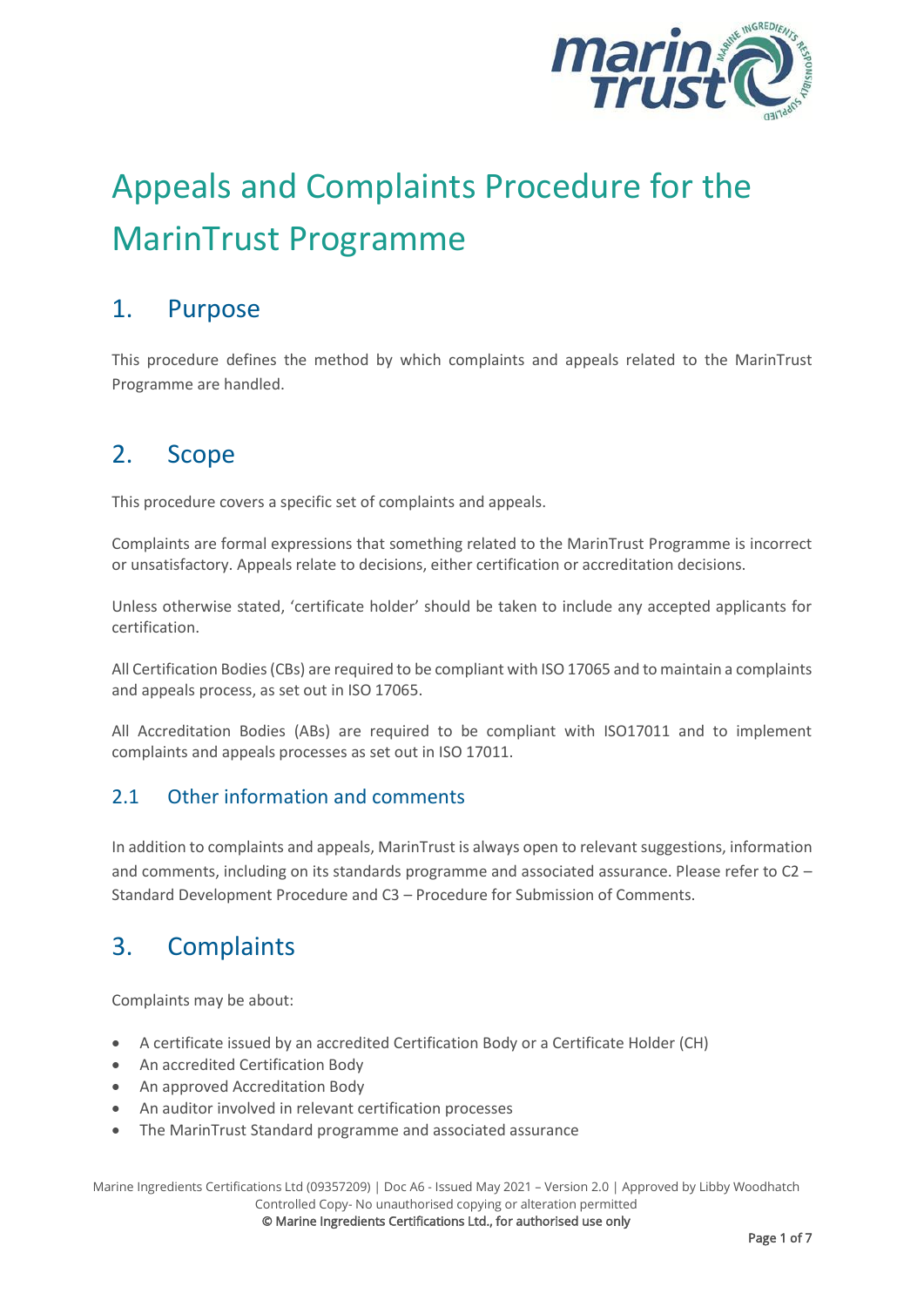

## 3.1 Complaints about an accredited Certification Body, about a certificate issued by an accredited Certification Body, about a Certificate Holder, or about an auditor involved in relevant certification processes

- Complaints may be submitted by any stakeholder.
- In the first instance the complainant should contact the CB directly.
- Complaints concerning a certificate or the conduct of a Certificate Holder shall be referred directly to the CB's Programme Manager/Administrator who will inform the CB's Senior Management team. The CB will contact the Certificate Holder concerned for additional information and clarification.
- Complaints may be received by either written or verbal means. However, verbal complainants will be requested to submit a written complaint. For complaints received by telephone, the call will be noted on the CB's complaints register and the caller also requested to submit a written complaint. Complaints received by writing shall form the basis of the complainant's file.
- The CB on receipt of a compliant or appeal will raise a Complaint Form and attach this to the written complaint and/or copy of telephone log of the complaint and allocate a Complaint Number. Details of the complaint, name and contact details of the complainant and the date received will be recorded in the Complaints Register by the CB's Certification Systems Manager or equivalent and copied to the Senior Management Team of the CB.
- The CB will acknowledge the complaint in writing within 5 working days and allocate responsibility for investigation and action.
- The CB will allocate a nominated Senior Manager to monitor the progress of the complaint investigation through to closure. This nominated manager will keep the complainant fully informed of the anticipated timescale to complete the complaint investigation. Where this involves formation of a Review Panel the complainant shall be informed of this and the anticipated timescale.
- The complainant shall be updated on the progress of the complaint investigation at least every 14 calendar days.
- On completion of the complaint investigation, the outcome will be signed off by the CB's Chief Executive Officer and recorded in the CB's Complaints Register. The nominated Manager will advise the complainant in writing of the outcome.
- If the complainant is not satisfied with the CB's investigation, they may refer the complaint to the MarinTrust CEO or Executive Directors, if deemed to be of serious concern, where it will be considered on a case-by-case basis.
- A review of the Complaints Register and status of outstanding complaints will be subject to regular audit as part of the CB's Internal Audit Programme and will be included in the CB's Quality System and Management Review Reports.

Marine Ingredients Certifications Ltd (09357209) | Doc A6 - Issued May 2021 – Version 2.0 | Approved by Libby Woodhatch Controlled Copy- No unauthorised copying or alteration permitted

© Marine Ingredients Certifications Ltd., for authorised use only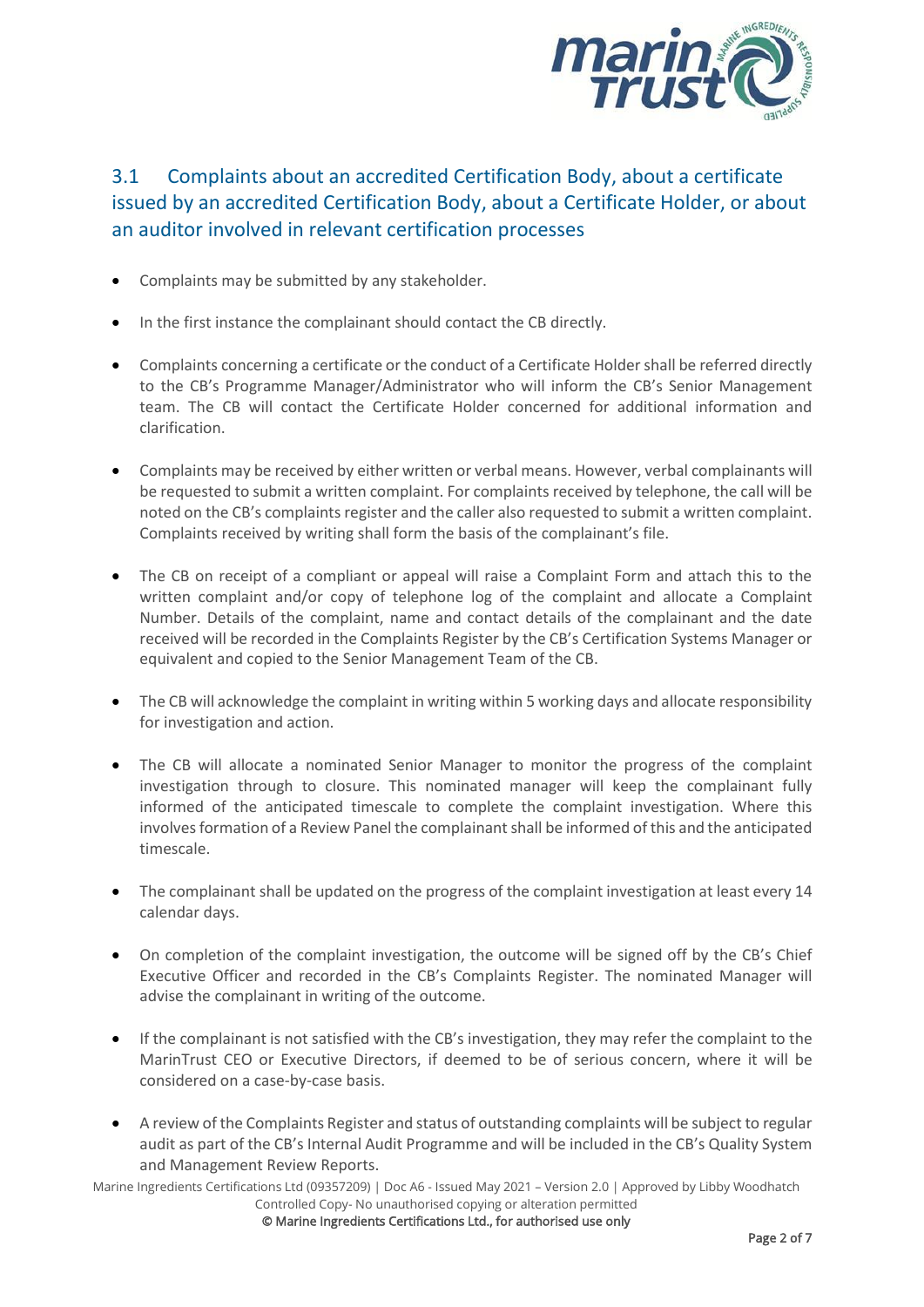

### 3.2 Complaints about an approved Accreditation Body

- Complaints may be submitted by any stakeholder.
- In the first instance the complainant should contact the AB directly.
- The AB shall decide on the validity of the complaint, and take effective actions and assess their effectiveness, record all complaints and actions taken, and respond to the complainants.
- If not satisfied after referring the complaint to the AB, the complainant has the option of referring the complaint to the Head of Operations of MarinTrust where it will be considered on a case-bycase basis.

## 3.3 All other complaints about the MarinTrust Programme and associated assurance

- Complaints may be submitted by any stakeholder.
- All complaints on the requirements, processes or activities of the MarinTrust Programme and associated assurance system design shall be placed in writing and directed to the Chief Executive and escalated to the Executive Director of MarinTrust where deemed appropriate. MarinTrust will acknowledge receipt of the complaint within five working days and where of sufficient importance will discuss the complaint with the MarinTrust Board or Governing Body Committee.
- An annual report of complaints received will be provided to the MarinTrust Board
- MarinTrust will contact the complainant by writing regarding the progress, outcome and decision of MarinTrust in relation to the complaint raised.
- All stakeholders are encouraged to engage with periodic revisions to the MarinTrust Standard. Document C2 – Standard Development Procedure.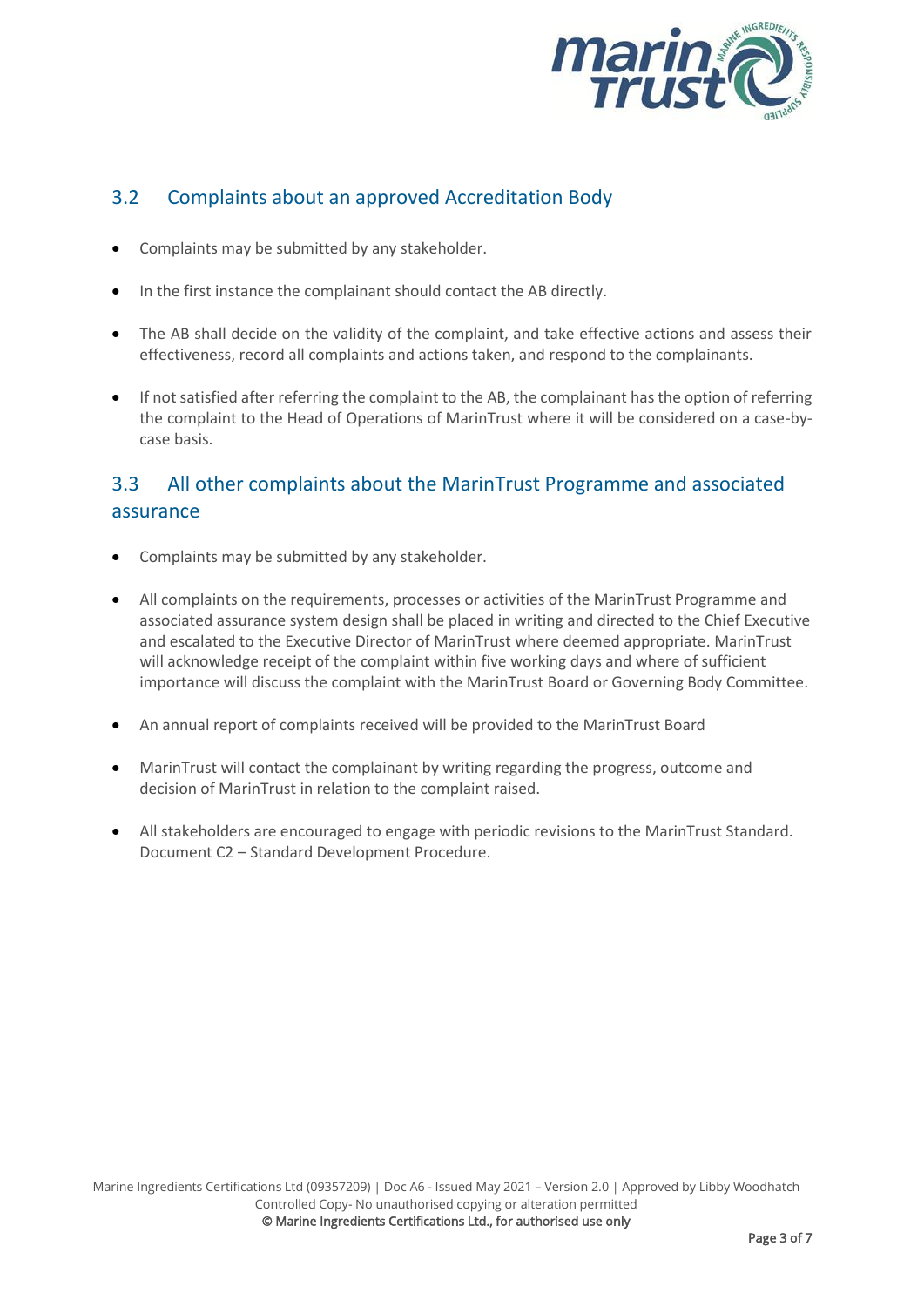

## 4. Appeals

#### 4.1 Appeals

Appeals may be regarding:

- A certification decision
- An accreditation decision

#### 4.2 Appeals regarding a Certification Decision

- Appeals may be submitted only by the Certificate Holder.
- All appeals should be submitted in the first instance to the CB.
- Accredited CBs shall have strict guidelines on what should be included in an Appeal Procedure related to a Certification Decision that they have made.
- The process is as below. Any deviation from this process must be discussed and approved in advance by the Marin Trust Governing Body Committee.
	- o A CH shall have the right of appeal against decisions made by the CB Certification Process.
	- o Appeals shall be made in writing by the CH to the CB initially, within 14 calendar days of being advised of the decision that they wish to appeal.
	- o The CB will acknowledge the appeal and shall have the right to conduct Initial Investigations to check the merits of the appeal.
	- o The CB should appoint a Senior Manager to oversee the appeal investigation and if they agree with the appeal then the CB will correct the erroneous decision.
	- o If the Senior Manager does not concur with the appeal then an Independent Panel, which can include a MarinTrust representative, is convened to handle the appeal.
	- o The CB, including their Programme Manager, MarinTrust representative and the appellant are entitled to attend the Appeals Panel and present information to the Panel.
	- o The Appeals Panel is independent and will make its ruling on the information supplied during the hearing.
	- o The Appeals Panel will convene within 1 calendar month of the receipt of the appeal.
	- o The ruling of the Appeals Panel is binding and final on the CB and the appellant.
- The CB will keep records of all appeals, final decisions and follow-up actions taken.

Marine Ingredients Certifications Ltd (09357209) | Doc A6 - Issued May 2021 – Version 2.0 | Approved by Libby Woodhatch Controlled Copy- No unauthorised copying or alteration permitted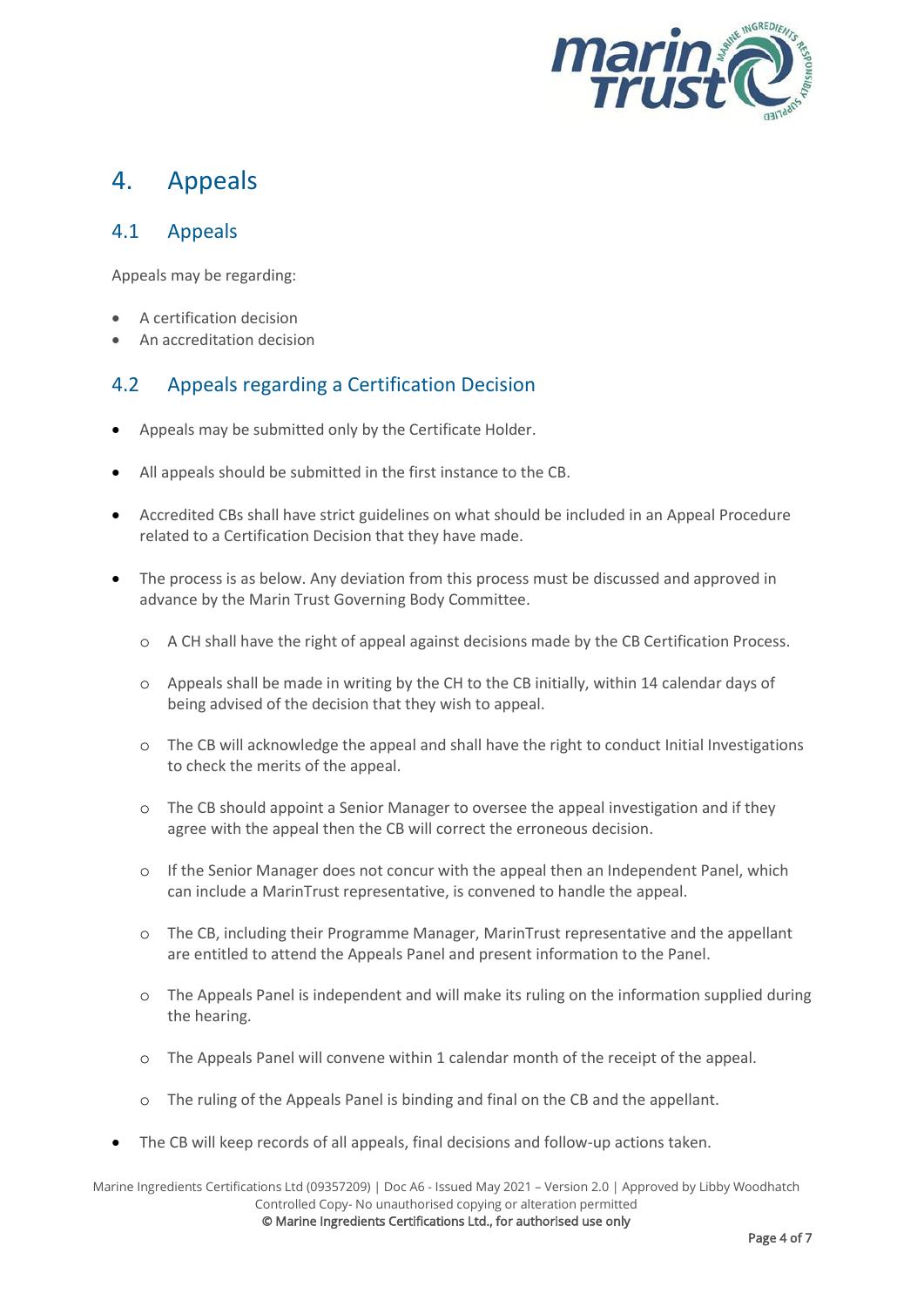

#### 4.3 Appeals regarding an Accreditation Decision

- Appeals may be submitted only by the CB.
- All appeals should be submitted in the first instance to the AB.
- The AB will follow a procedure as required by ISO 17011. This will comprise:
	- o appointing a person or group to investigate the appeal who are competent and independent of the subject of the appeal.
	- o Deciding on the validity of the appeal, advising the CB of the final decision of the AB, taking follow-up action where required, and keeping records of all appeals, final decisions and follow-up actions taken.
- If not satisfied after referring the complaint to the AB, the complainant has the option of referring the complaint to the Head of Operations of MarinTrust where it will be considered on a case-by-case basis

# 5. Records

All complaints and appeals received by MarinTrust in relation to the MarinTrust Standards and Assurance Programme shall be recorded in the Complaints and Appeals Register.

The Complaints and Appeals Register and copies of correspondence relative to complaints will be made accessible for Internal Audit and to Authorised External Agencies.

Certification Bodies and ABs shall follow their own complaints and appeals in accordance with their internal complaints and appeals procedures.

# 6. Anonymity and Whistleblowing

Accredited CBs are required to maintain a whistleblowing policy.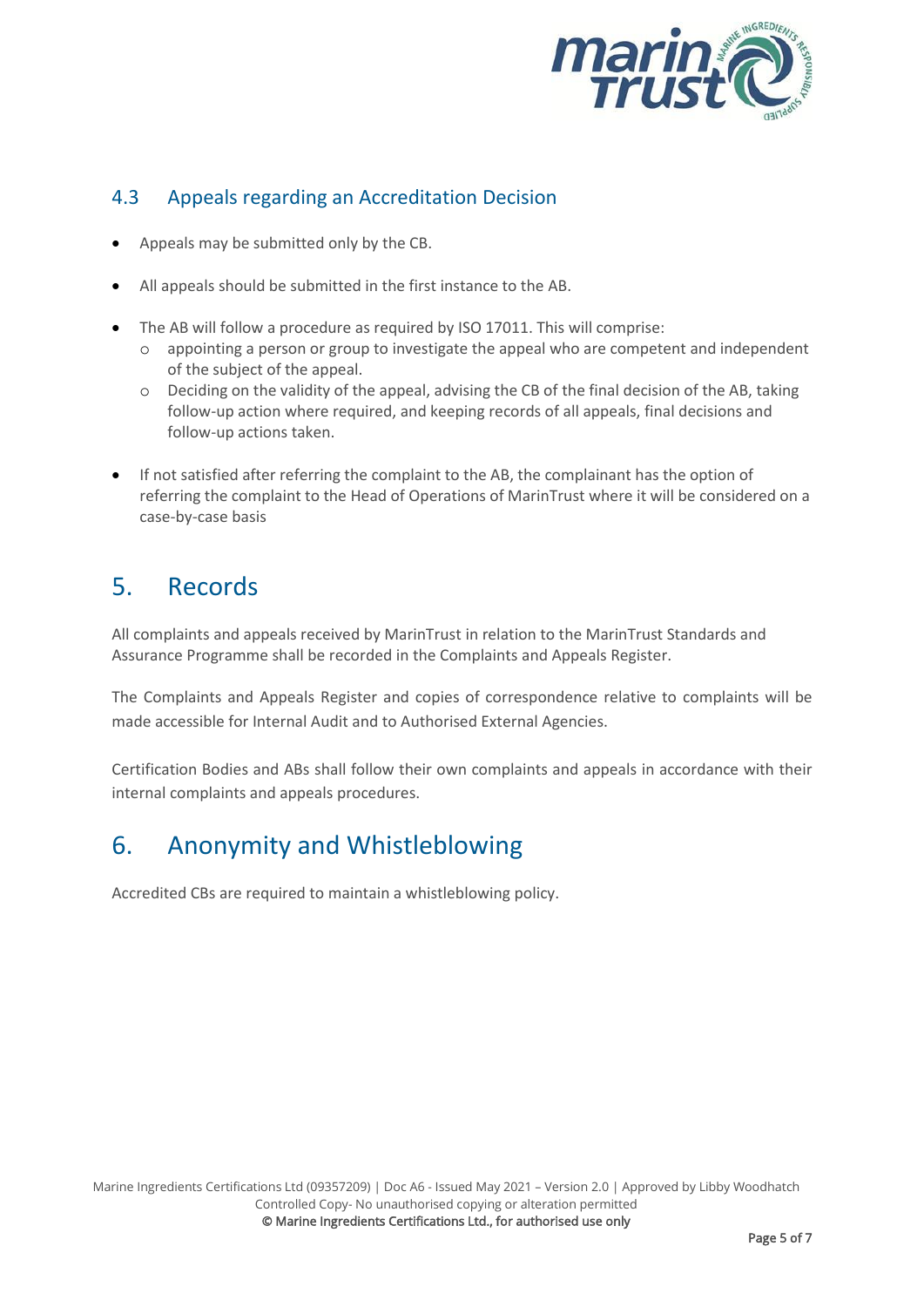

## AMENDMENT LOG

| <b>DATE</b>                                    | <b>ISSUE</b> | <b>AMENDMENT</b>                                                                                                                                                                                                                                                                                                                                                               | <b>AUTHORISED BY</b> |  |
|------------------------------------------------|--------------|--------------------------------------------------------------------------------------------------------------------------------------------------------------------------------------------------------------------------------------------------------------------------------------------------------------------------------------------------------------------------------|----------------------|--|
| 13/11/2015                                     | 1.1          | IFFO RS logo heading, footer.                                                                                                                                                                                                                                                                                                                                                  | Francisco Aldon      |  |
| 27/11/2017                                     | 1.7          | Update of wording throughout the<br>document from "assessment" to "audit".                                                                                                                                                                                                                                                                                                     | Francisco Aldon      |  |
| 27/11/2017                                     | 1.7          | Deletion of "Length of the On-site" has<br>been deleted from point 6.0, second<br>paragraph                                                                                                                                                                                                                                                                                    | Francisco Aldon      |  |
| 27/11/2017                                     | 1.7          | Update of all of the levels of non-<br>conformity in<br>section<br>6.0,<br>Audit<br>procedures                                                                                                                                                                                                                                                                                 | Francisco Aldon      |  |
| 27/11/2017                                     | 1.7          | Updating of section 8.0 Audit Frequency<br>to ensure that it is clear the frequency and<br>length of an audit is not on a risk based<br>term.                                                                                                                                                                                                                                  | Francisco Aldon      |  |
| 27/11/2017                                     | 1.7          | Rewording of "21 working days" to "28<br>calendar days" I section 10.0 Non-<br>conformance follow up.                                                                                                                                                                                                                                                                          | Francisco Aldon      |  |
| 27/11/2017                                     | 1.7          | Section 11.0, fifth paragraph, rewording of<br>paragraph to "shall also be sent to the<br>IFFO RS Standards Administrator and or<br>IFFO RS secretariat with the same time<br>period of no longer than 3 working days<br>after the Certification Meeting. The Head<br>of Operations shall use these audit reports<br>for<br>standard consistency monitoring<br>purposes also." | Francisco Aldon      |  |
| 27/11/2017                                     | 1.7          | Section 11.0, final paragraph, change from<br>"The applicant paying for the assessment<br>shall be regard as the applicant" to 'The<br>main contact as indicated in the IFFO RS<br>application form                                                                                                                                                                            | Francisco Aldon      |  |
| 27/11/2017                                     | 1.7          | Rewording of final paragraph in section<br>8.0 to "In some cases, where the marine<br>ingredient is not produced continuously,<br>the Re-certification audit shall take place<br>while the factory is producing"                                                                                                                                                               | Francisco Aldon      |  |
| <b>Version 2 edits (MarinTrust conversion)</b> |              |                                                                                                                                                                                                                                                                                                                                                                                |                      |  |
| 18/03/2021                                     | 2.0          | MarinTrust Header & Footer inserted                                                                                                                                                                                                                                                                                                                                            | Libby Woodhatch      |  |
| 18/03/2021                                     | 2.0          | Reference<br>of IFFO<br><b>RS</b><br>amended<br>to<br>MarinTrust throughout document where<br>applicable                                                                                                                                                                                                                                                                       | Libby Woodhatch      |  |

Marine Ingredients Certifications Ltd (09357209) | Doc A6 - Issued May 2021 – Version 2.0 | Approved by Libby Woodhatch Controlled Copy- No unauthorised copying or alteration permitted

© Marine Ingredients Certifications Ltd., for authorised use only